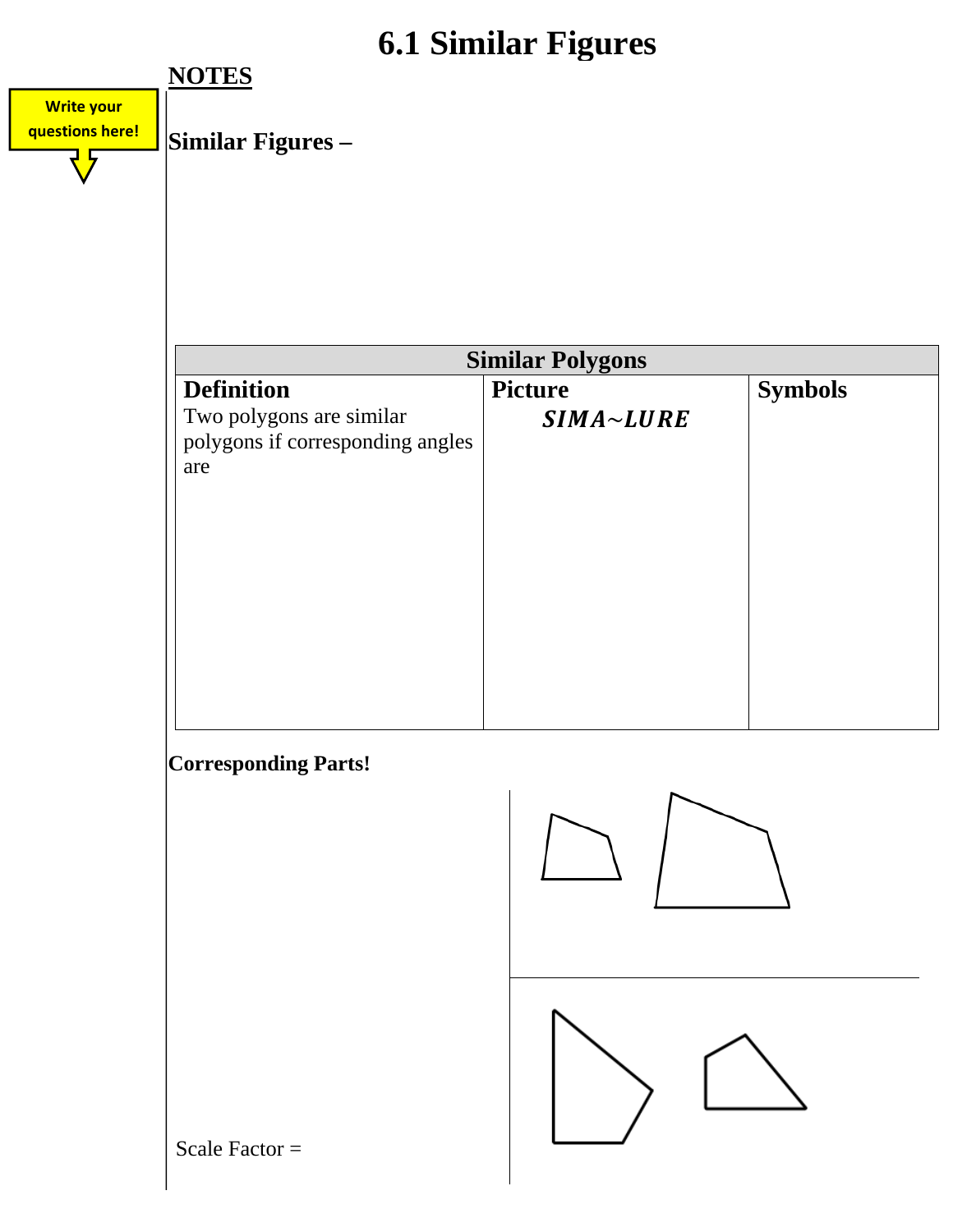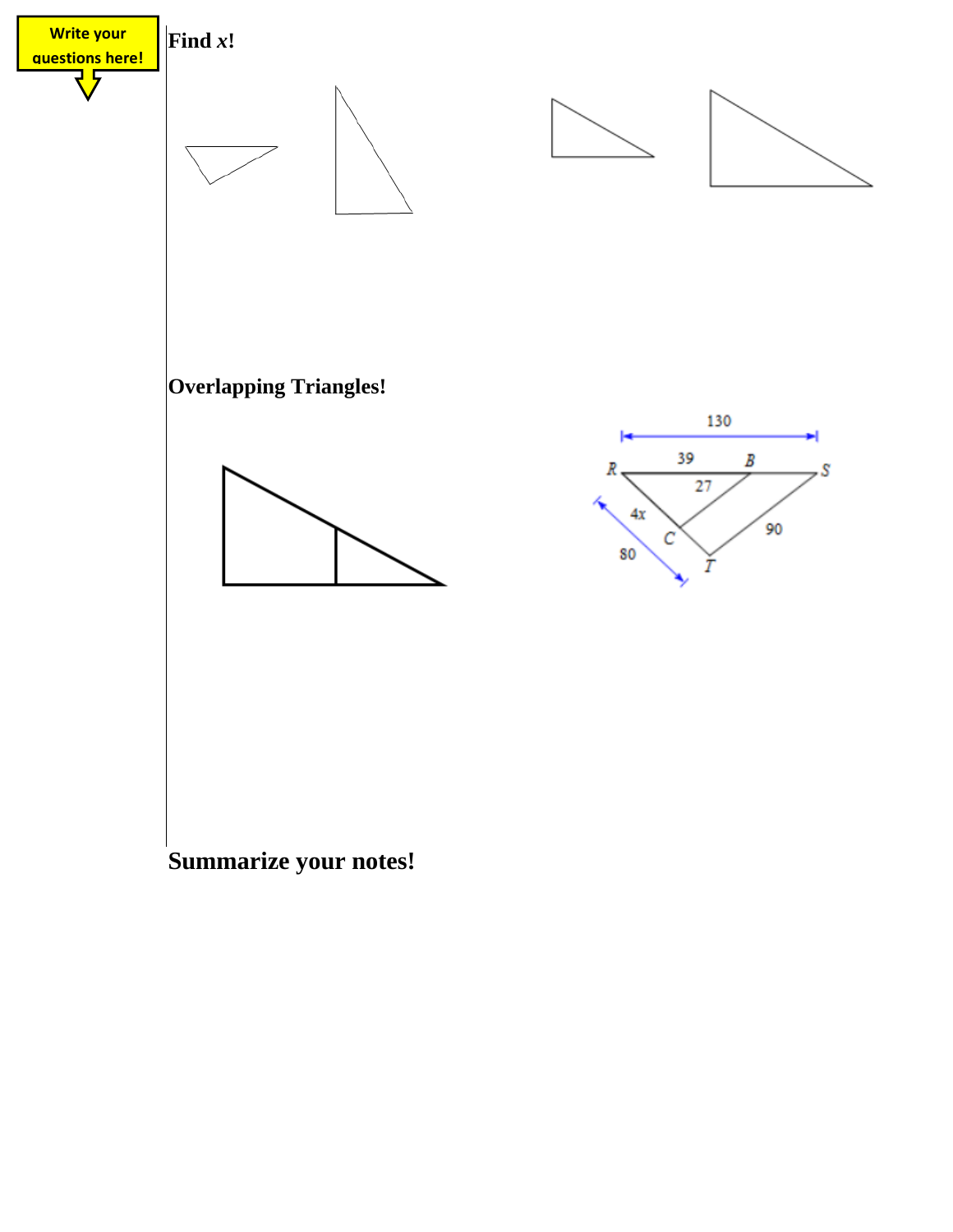## **6.1 PRACTICE**

| Draw the following. Mark the congruent angles! |  |                              |                               |  |
|------------------------------------------------|--|------------------------------|-------------------------------|--|
| 1. $\triangle ABC \sim \triangle DEF$          |  | 2. $\Box$ DORK ~ $\Box$ FEST | 3. Kite $SULY \sim$ Kite TIME |  |
|                                                |  |                              |                               |  |
|                                                |  |                              |                               |  |
|                                                |  |                              |                               |  |
|                                                |  |                              |                               |  |
|                                                |  |                              |                               |  |
|                                                |  |                              |                               |  |
|                                                |  |                              |                               |  |
|                                                |  |                              |                               |  |
|                                                |  |                              |                               |  |
|                                                |  |                              |                               |  |
|                                                |  |                              |                               |  |
|                                                |  |                              |                               |  |



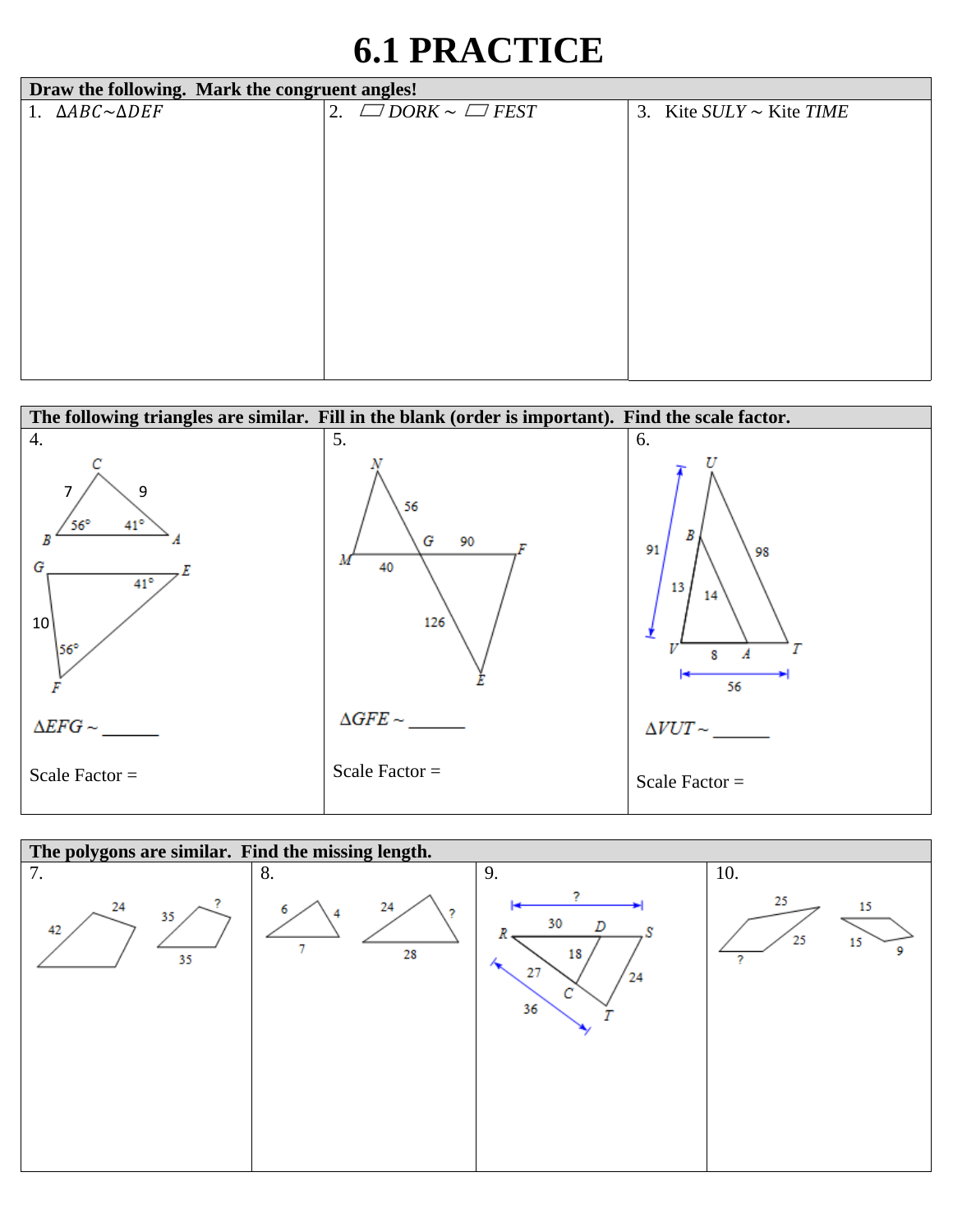

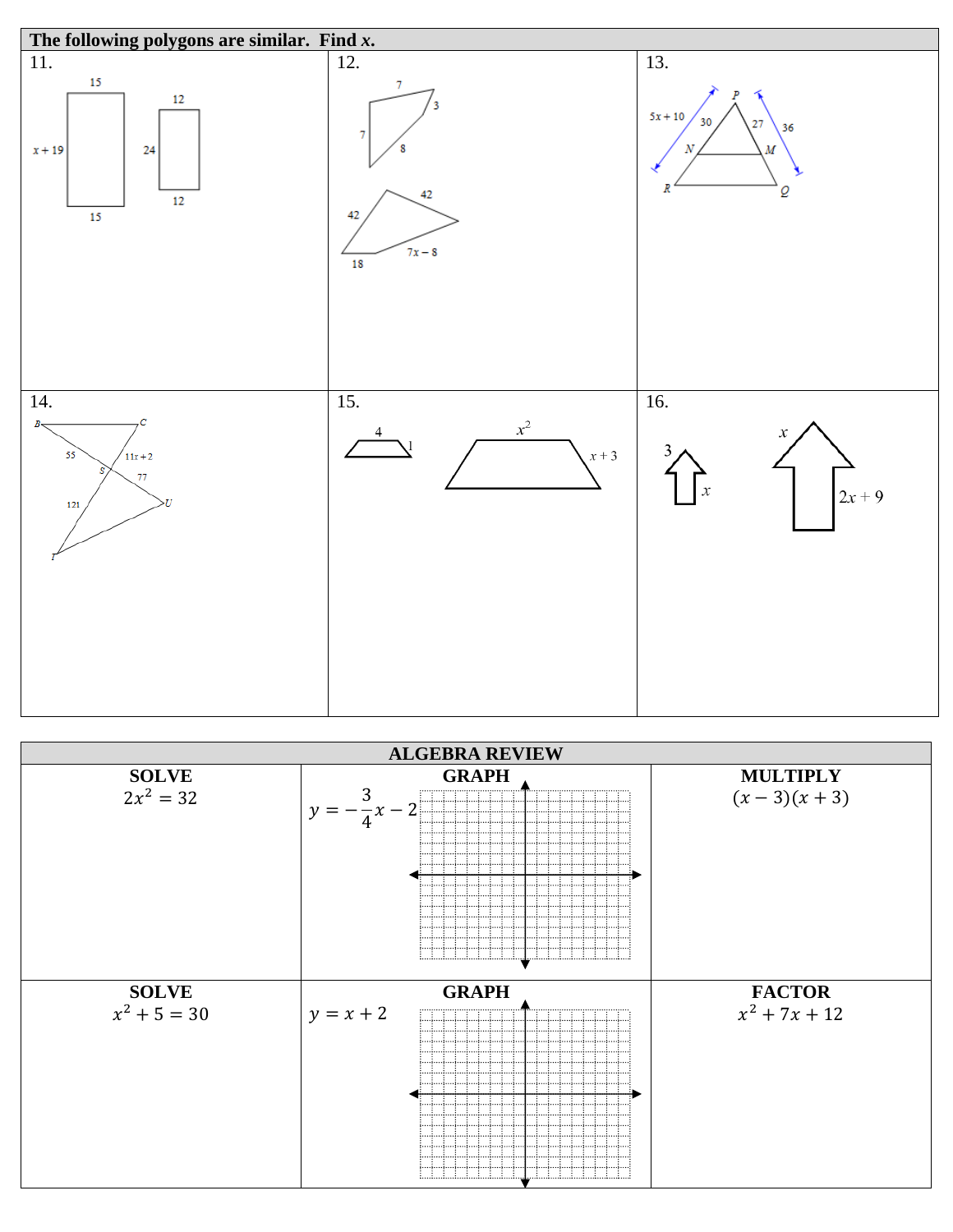## **6.1 APPLICATION**

| 1. The following are similar. Fill in the blank | 2. Find $x$ .                |
|-------------------------------------------------|------------------------------|
| and state the scale factor.                     |                              |
| 49<br>M<br>14                                   | $16x - 4$<br>30<br>27<br>126 |
| 11<br>77<br>98                                  | 24<br>R<br>S                 |
|                                                 | W<br>112                     |
| $\Delta LMN \sim$                               |                              |
| Scale Factor $=$                                |                              |

## **RICH TASK – FLOODLIGHTS!**

**The following is a rich task to help you get ready for soccer. Take the facts below and answer the questions on the back of this sheet. You will be assessed on your ability to communicate your ideas. Use all of your mathematical knowledge to help you answer the question (not simply the concepts presented in this packet).** 

Facts:

- $\checkmark$  Johanna is playing soccer.
- $\checkmark$  She is 5 feet tall.
- $\checkmark$  She stands exactly half way between two floodlights.
- $\checkmark$  The floodlights are 12 yards high and 50 yards apart.
	- ✓ The floodlights give Johanna two shadows, falling in opposite directions.
	- 1. Draw a diagram to represent this situation. Label your diagram with the measures.